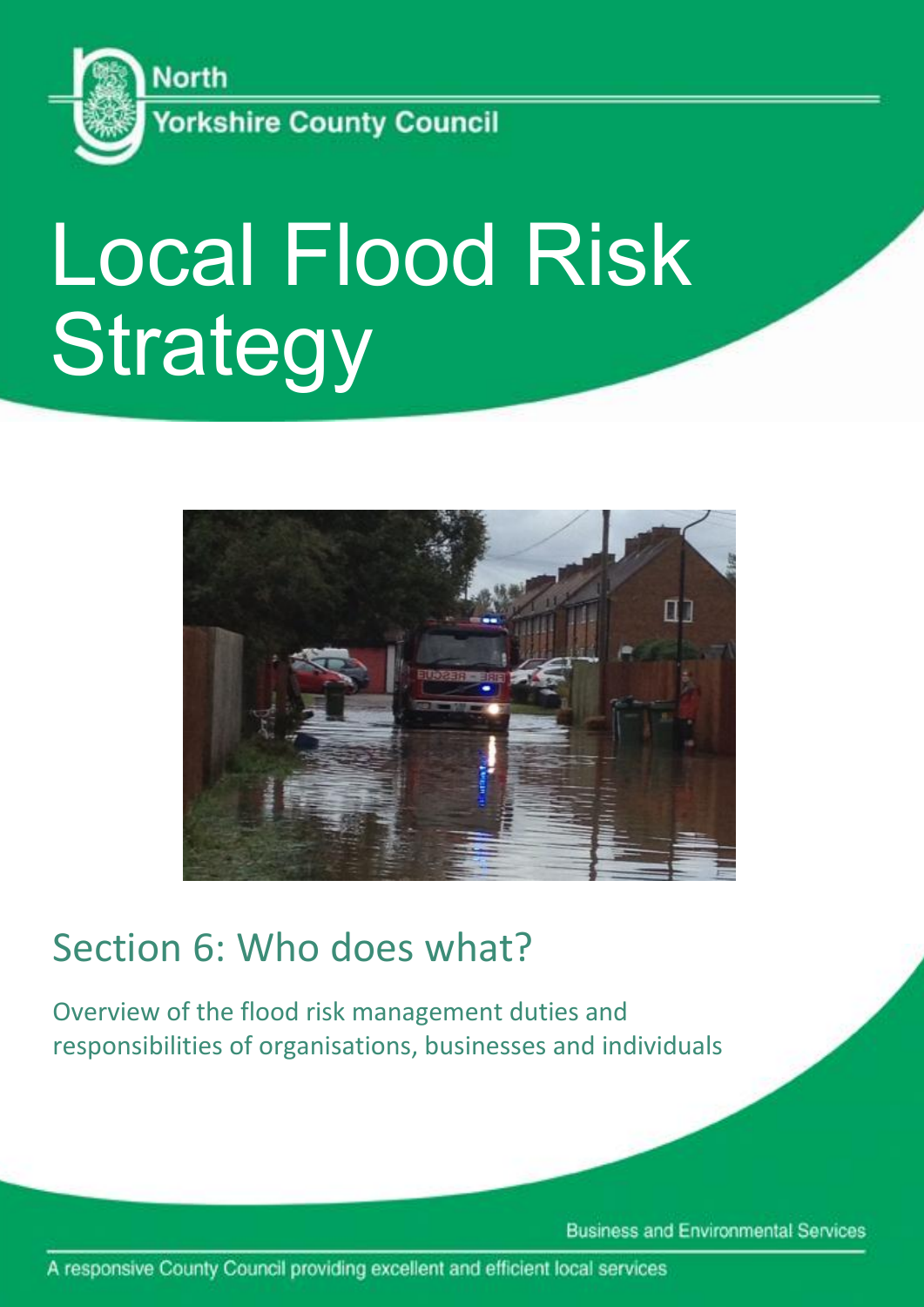### **Contents**

| 6   |       |  |  |
|-----|-------|--|--|
|     | 6.1   |  |  |
|     | 6.2   |  |  |
|     | 6.3   |  |  |
|     | 6.4   |  |  |
|     | 6.5   |  |  |
|     | 6.6   |  |  |
|     | 6.7   |  |  |
| 6.8 |       |  |  |
|     | 6.8.1 |  |  |
|     | 6.8.2 |  |  |
|     |       |  |  |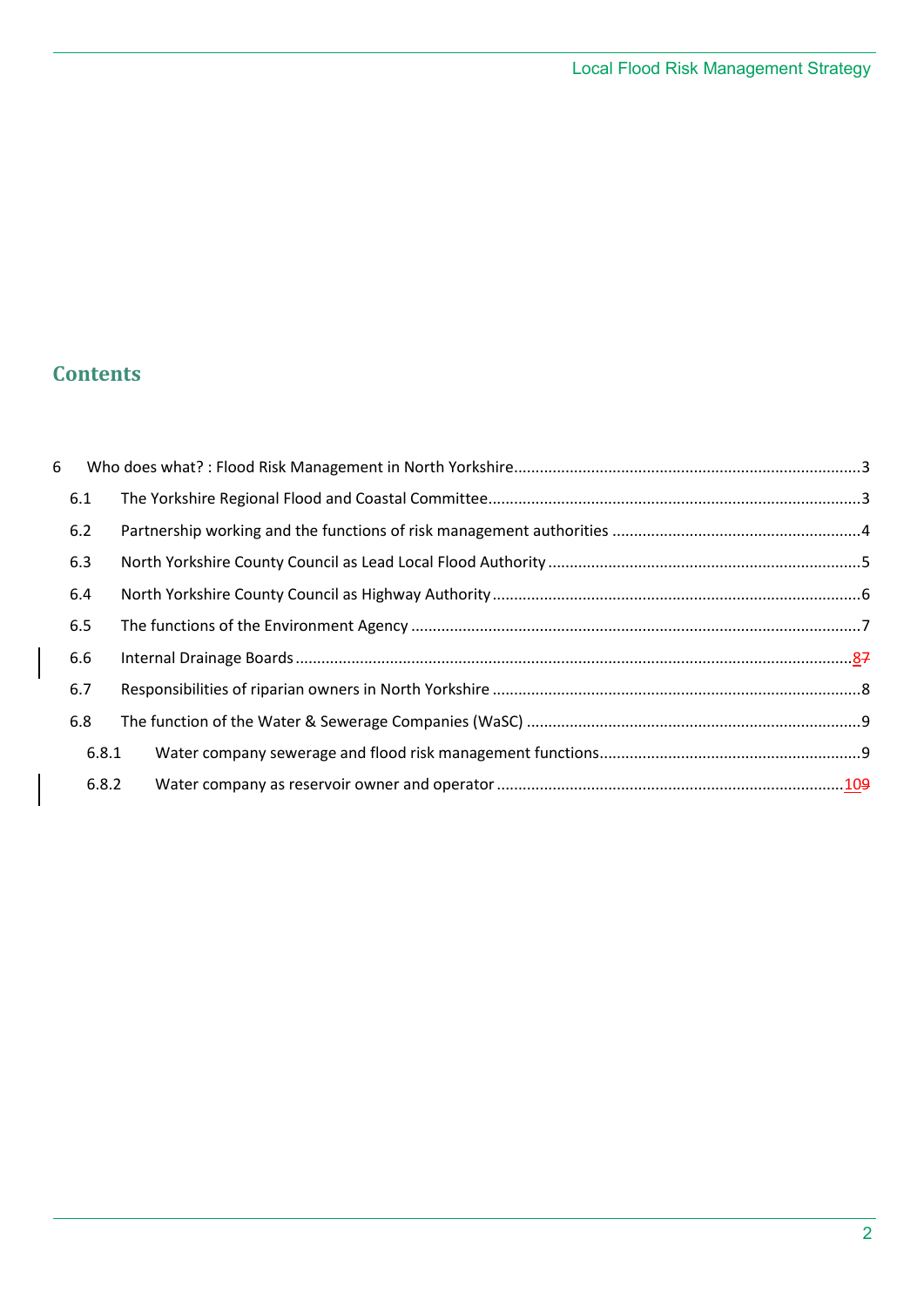#### <span id="page-2-0"></span>**6 Who does what? : Flood Risk Management in North Yorkshire**

#### <span id="page-2-1"></span>**6.1 The Yorkshire Regional Flood and Coastal Committee**

The Regional Flood and Coastal Committee (RFCC) is a committee established by the Environment Agency under the Flood and Water Management Act 2010.



The RFCC brings together members appointed by Lead Local Flood Authorities (LLFAs) and independent members with relevant experience for three purposes:

- To ensure there are coherent plans for identifying, communicating and managing flood and coastal erosion risks across catchments and shorelines
- To promote efficient, targeted and risk-based investment in flood and coastal erosion risk management that optimises value for money and benefits for local communities
- To provide a link between the Environment Agency, LLFAs, other risk management authorities, and other relevant bodies to engender mutual understanding of flood and coastal erosion risks in its area.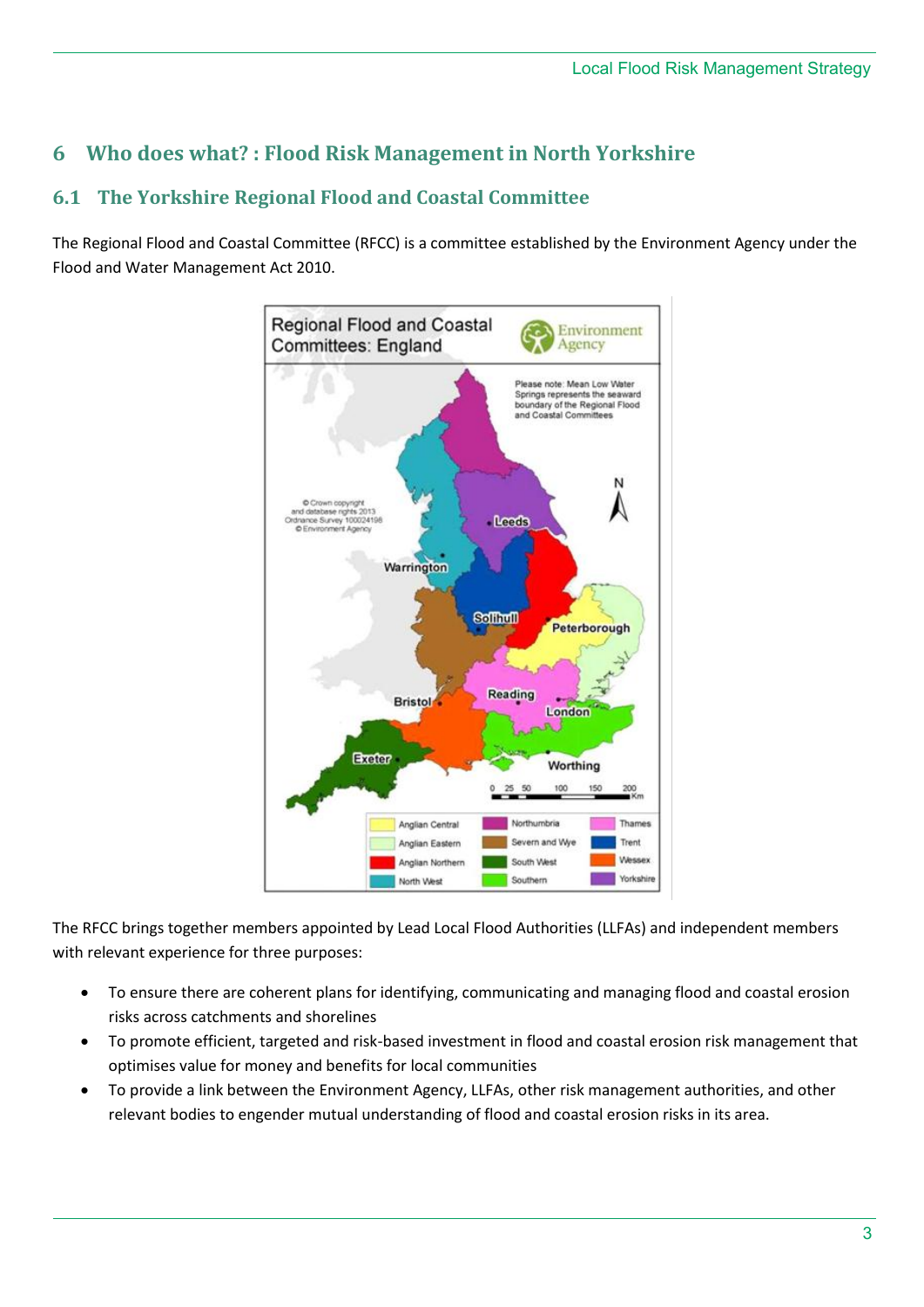#### <span id="page-3-0"></span>**6.2 Partnership working and the functions of risk management authorities**

The Flood and Water Management Act 2010 (FWMA) defines certain organisations as 'Risk Management Authorities' with responsibility for management of flood risk.

In addition to the specific responsibilities and functions that each RMA is required to deliver, they also share:

- A duty to act consistently with the Local Flood Risk Strategy when carrying out flood risk management functions
- A duty to work in partnership to manage flood risk in the area and to co-ordinate flood risk management activities
- A duty to share information and data relating to their flood risk management activities
- A duty to be subject to the scrutiny of the LLFA's democratic processes in respect of their flood risk management activities

In the Yorkshire region, four sub-regional partnerships have been developed to assist with the coordination of these flood risk management activities. The North Yorkshire Flood Risk Partnership comprises representatives from North Yorkshire County Council, City of York Council, the Environment Agency, Yorkshire Water, and representation from the Internal Drainage boards, the districts and the coastal authority in the sub-region.

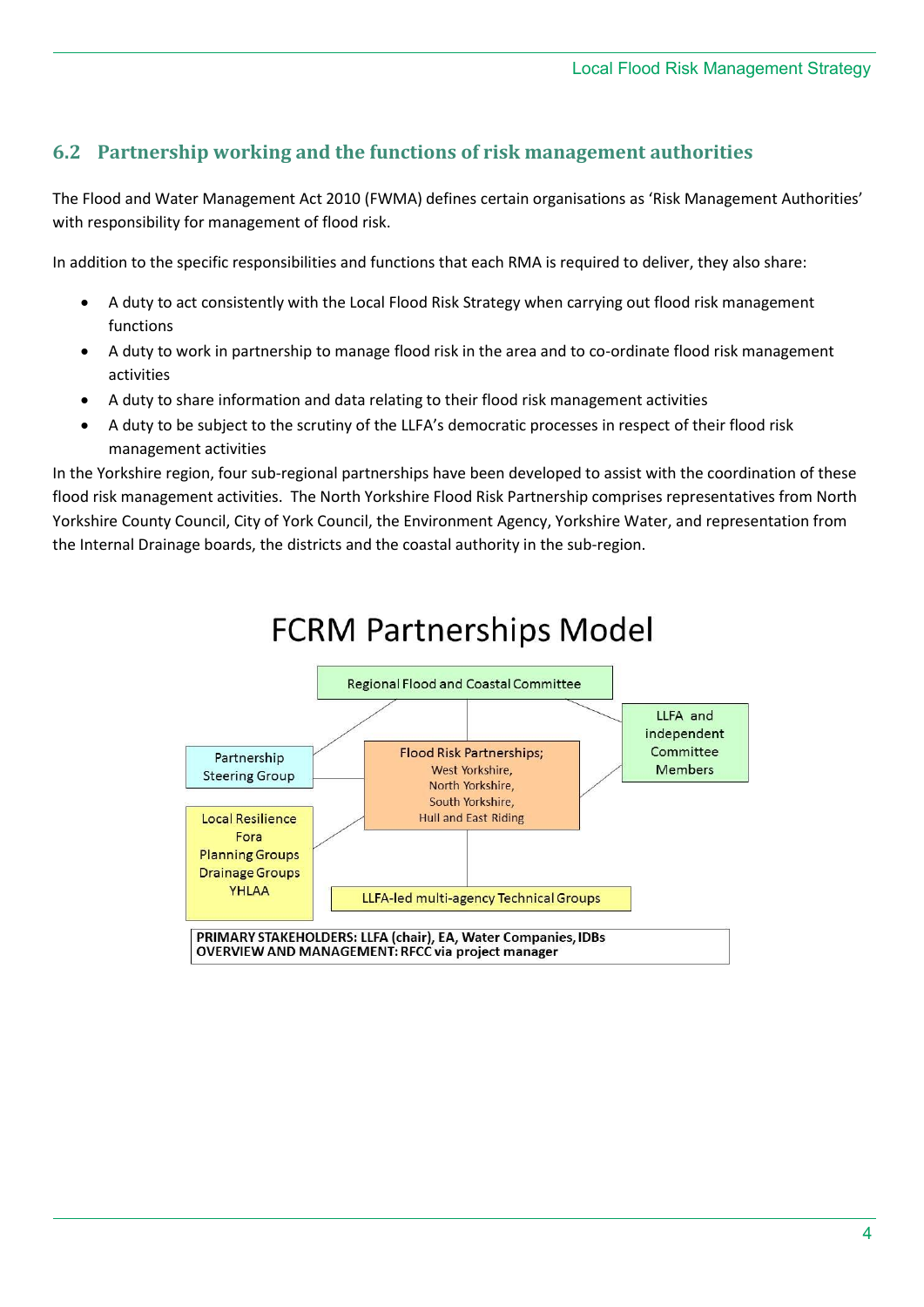| <b>Risk Management</b><br><b>Authority</b> | <b>Organisation responsible within North Yorkshire</b>                                                                                                                                                 |
|--------------------------------------------|--------------------------------------------------------------------------------------------------------------------------------------------------------------------------------------------------------|
| Lead Local Flood<br>Authority              | North Yorkshire County Council                                                                                                                                                                         |
| Environment Agency                         | Environment Agency (Yorkshire - North East)                                                                                                                                                            |
| District / Borough<br>Councils             | District Councils: Craven, Hambleton, Ryedale, Richmondshire and<br>Selby<br>Borough Councils: Harrogate and Scarborough (Scarborough are<br>also the coastal authority for their administrative area) |
| Water companies                            | Majority of County: Yorkshire Water<br>Small areas near the northern border: Northumbria Water and United<br>Utilities                                                                                 |
| Highways Authority                         | Trunk roads: Highways Agency<br>Non trunk roads: North Yorkshire County Council                                                                                                                        |
| Internal Drainage<br><b>Boards</b>         | There are six Internal Drainage Boards (within consortiums) that<br>operate across the County                                                                                                          |

The relevant authorities in the North Yorkshire Authority area are identified in the table below

#### <span id="page-4-0"></span>**6.3 North Yorkshire County Council as Lead Local Flood Authority**

NYCC recognises that it has an important and challenging role to play as Lead Local Flood Authority in facilitating the delivery of flood risk management in its area by co-ordinating the activities of all relevant agencies.

As well as this general responsibility the Act assigns specific management functions to NYCC relating to 'local flood risk' – defined by the Act as flooding from Surface Water, Ground Water and Ordinary Watercourses. These functions are expressed as 'Duties' – something we are legally obliged to do – and 'Powers' to be used at the authority's discretion.

NYCC's risk management duties are:

- To develop, maintain and apply a Local Flood Risk Management Strategy
- To develop and maintain information on flooding from ordinary watercourses, surface water and groundwater
- To investigate incidents of flooding in its area where appropriate and necessary and to publish reports
- To maintain a register of structures and features which have a significant effect on flood risk
- To establish and operate an approval body for sustainable drainage systems (SuDS) serving new development and redevelopment (expected to become effective in 2014)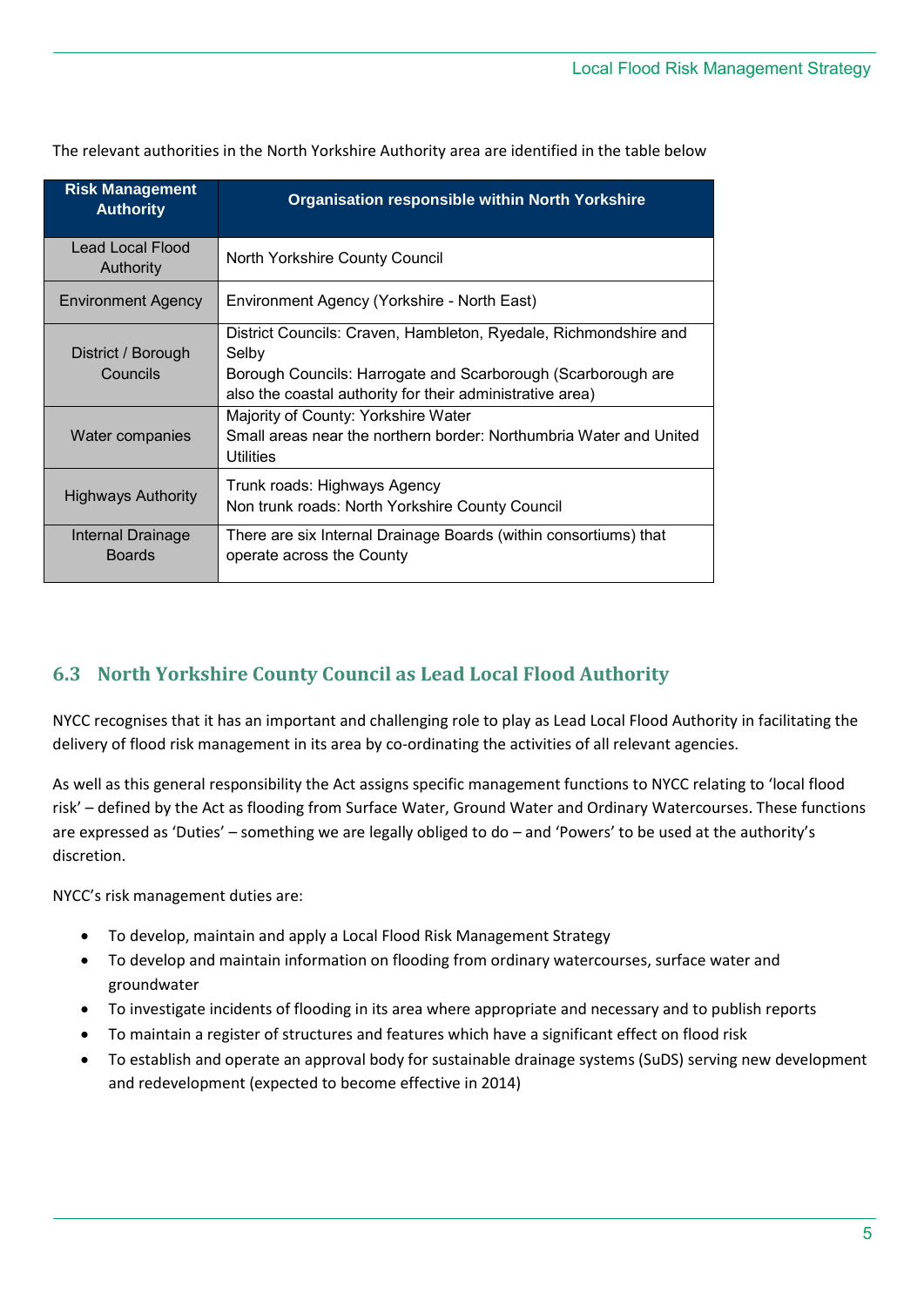NYCC's permissive powers are:

- The power to designate any structure or feature that affects flooding
- To consent to third party works on ordinary watercourses
- The power to carry out works to manage flood risk from surface water and from groundwater

NYCC's permissive powers under the Land Drainage Act are:

- Maintain and improve ordinary watercourses and build new works
- Serve notice on any person or body requiring them to carry out necessary works to maintain flow in ordinary watercourses

Although NYCC has powers to do works in ordinary watercourses, the responsibility for the maintenance lies with the riparian owner. Hence NYCC is only responsible for maintenance where it is the riparian owner.

#### <span id="page-5-0"></span>**6.4 North Yorkshire County Council as Highway Authority**

There are approximately 9,000km (5,592 miles) of road, 4,400km (2,734 miles) of footway and over 2,000 bridges in North Yorkshire. North Yorkshire County Council is the local Highway Authority for the County and is responsible for the management of most of these roads (excluding Motorways and Trunk Roads such as the A1(M) and A64(T) which are managed by the Highways Agency).

The Highways Act (1980) places a responsibility on the council to drain the highway of surface water and to maintain the highway drainage systems. To meet this responsibility, the highway Authority may undertake works on the highway or on land adjoining it for the purpose of draining the highway or to prevent surface water flowing onto it and causing flooding.

Surface water from the highway drains either into the public sewer network (maintained by the Water Company), into separate highway drains (maintained by the highway authority) or into roadside ditches (maintained by the landowner). Much of this drainage is via drainage gullies which are cleaned out every six months, or annually, depending on need. This need is established through a risk based approach. Cleansing is carried out in order to ensure the free flow of water from the highway. More regular gully emptying takes place at sites across the county where poor drainage has been identified. This increased frequency of emptying reduces the risk of flooding and helps to reduce damage to the network whilst also maintaining access for transport users.

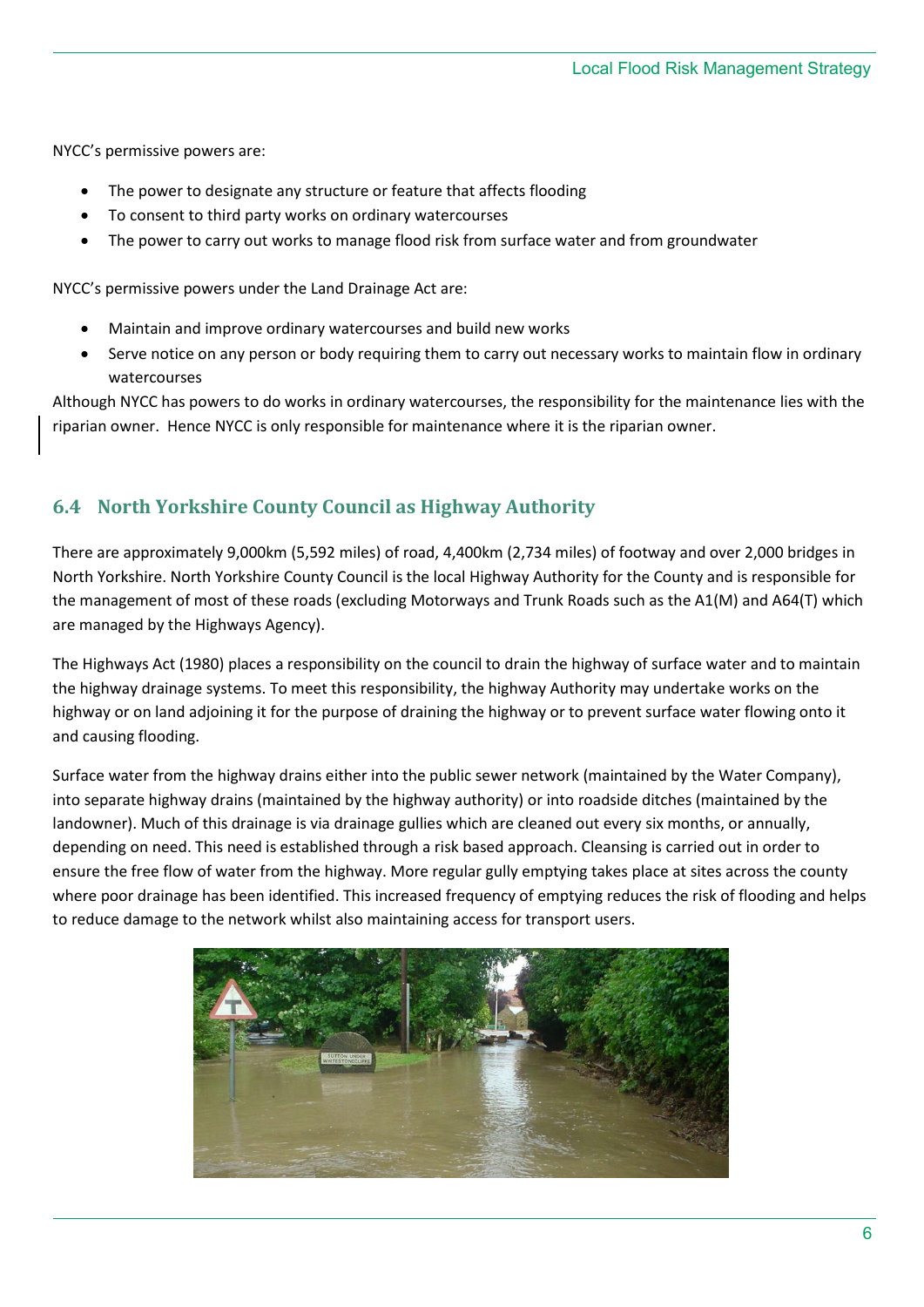#### <span id="page-6-0"></span>**6.5 The functions of the Environment Agency**

Under the FWMA the Environment Agency (EA) has a strategic overview role for all sources of flooding as well as an operational role in managing flood risk from Main Rivers, reservoirs and the sea. As part of this role the EA have developed a National Flood and Coastal Erosion Risk Management Strategy for England – 'Understanding the Risks, Empowering Communities, Building Resilience.'

This national strategy outlines the EA's strategic functions as:

- Ensuring that flood risk management plans (FRMPs) are in place and are monitored to assess progress. The plans will set out high-level current and future risk management measures across the catchment
- Publishing and regularly updating its programme for implementing new risk management schemes and maintaining existing assets
- Supporting risk management authorities' understanding of local flood risk by commissioning studies and sharing information and data
- Supporting the development of local plans and ensuring their consistency with strategic plans
- Managing and supporting Regional Flood and Coastal Committees and allocating funding

The EA's operational functions are/include:

- Risk-based management of flooding from main rivers including permissive powers to do works including building flood defences
- Regulation of works in main rivers through the consenting process
- Regulation of reservoirs with a capacity exceeding 10,000m3
- Working with the Met Office to provided severe weather warnings available to Risk Management Authorities
- Provide warning of flooding on main rivers
- The maintenance and operational management of main river assets including flood defences
- Statutory consultee to the development planning process
- The power to serve notice on any person or body requiring them to carry out necessary works to maintain the flow in main rivers

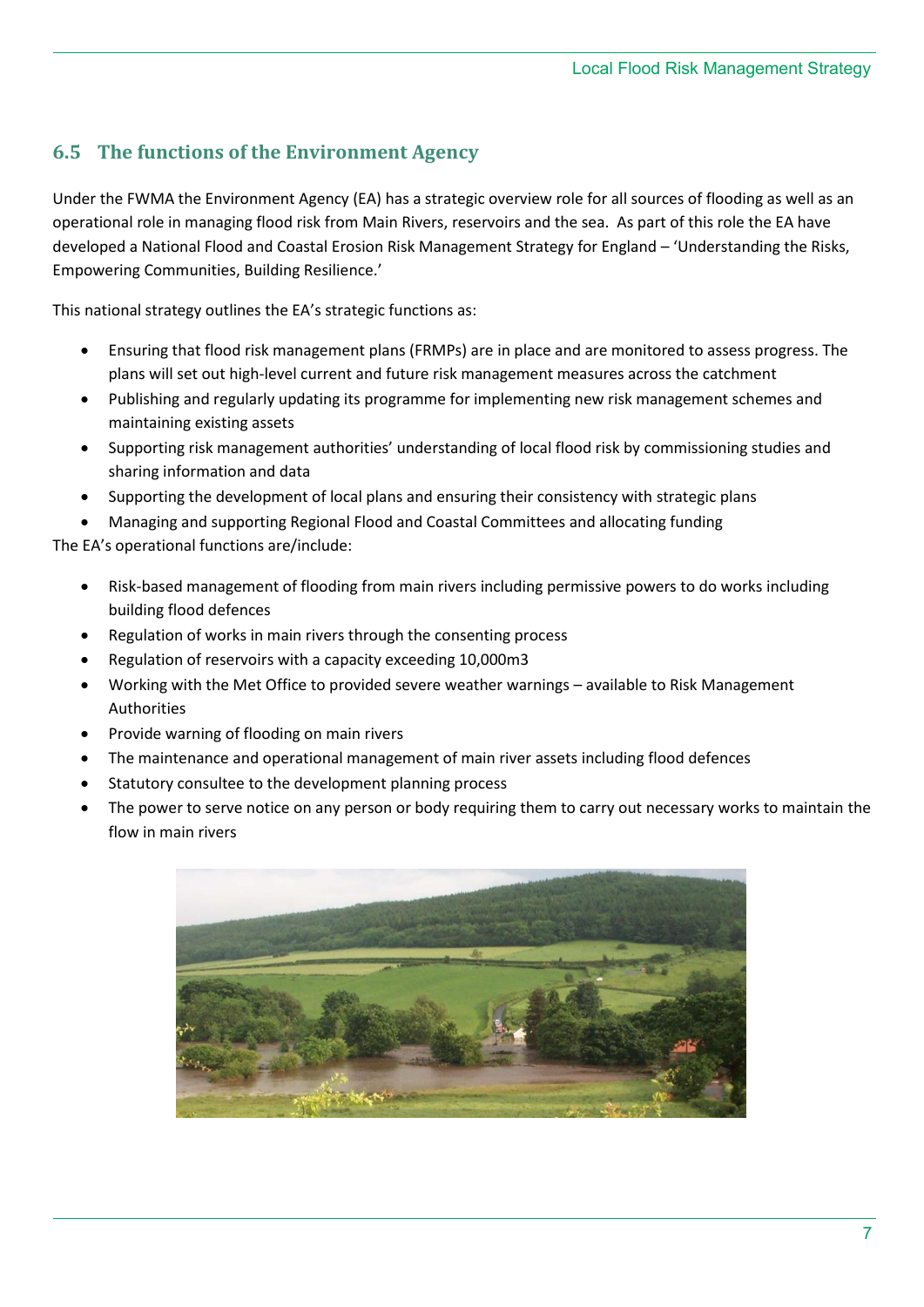#### <span id="page-7-0"></span>**6.6 Internal Drainage Boards**

Internal Drainage Boards (IDBs) are local operating authorities established in areas of special drainage need in England and Wales.

IDBs have permissive powers to undertake works to secure clean water drainage and water level management in designated drainage districts. In managing water levels IDBs have an important role in reducing flood risk in areas beyond their administrative boundary.

IDBs are funded by special levies from local authorities, capital grants awarded by the Environment Agency and general drainage rates paid by landowners.

There are six Internal Drainage Boards whose geographical area of responsibility falls either partly or wholly in the administrative area of North Yorkshire County Council. They are:

- [The Kyle and Upper Ouse Internal Drainage Board](http://www.kuoidb.org.uk/)
- [Ouse and Humber Internal Drainage Board](http://www.ohdb.org.uk/)
- [Shire Group of Internal Drainage Boards](http://www.shiregroup-idbs.gov.uk/)
- [Swale and Ure Internal Drainage Board](http://www.sandudb.gov.uk/)
- [Vale of Pickering Internal Drainage Board](http://www.valeofpickeringidbs.org.uk/)
- [York Consortium Internal Drainage Board](http://www.yorkconsort.gov.uk/)

#### <span id="page-7-1"></span>**6.7 Responsibilities of riparian owners in North Yorkshire**

Landowners whose land is adjacent to a watercourse are known as 'riparian owners'.

A landowner can be an individual e.g. home owner or farmer, private business or an organisation e.g. the district council as park owner, on school grounds the county council as property owner.

A watercourse is defined as every river, stream, ditch, drain, cut, dyke, sluice, sewer (other than a public sewer) and feature through which water flows, but which does not form part of a Main River.

Riparian owners have legal duties, rights and responsibilities under common law and the Land Drainage Act 1991 for watercourses passing through or adjoining their land. These responsibilities are to:

- Pass on the flow of water without obstruction, pollution or diversion affecting the rights of others
- Accept flood flows through their land, even if these are caused by inadequate capacity downstream.
- Maintain the banks and bed of the watercourse and keep structures maintained
- Keep the bed and banks free from any artificial obstructions that may affect the flow of water including clearing litter, heavy siltation or excessive vegetation.

 Guidance on the rights and responsibilities of riparian ownership are outline in the Environment Agency publication 'Living on the edge', available at

<http://www.environment-agency.gov.uk/homeandleisure/floods/31626.aspx>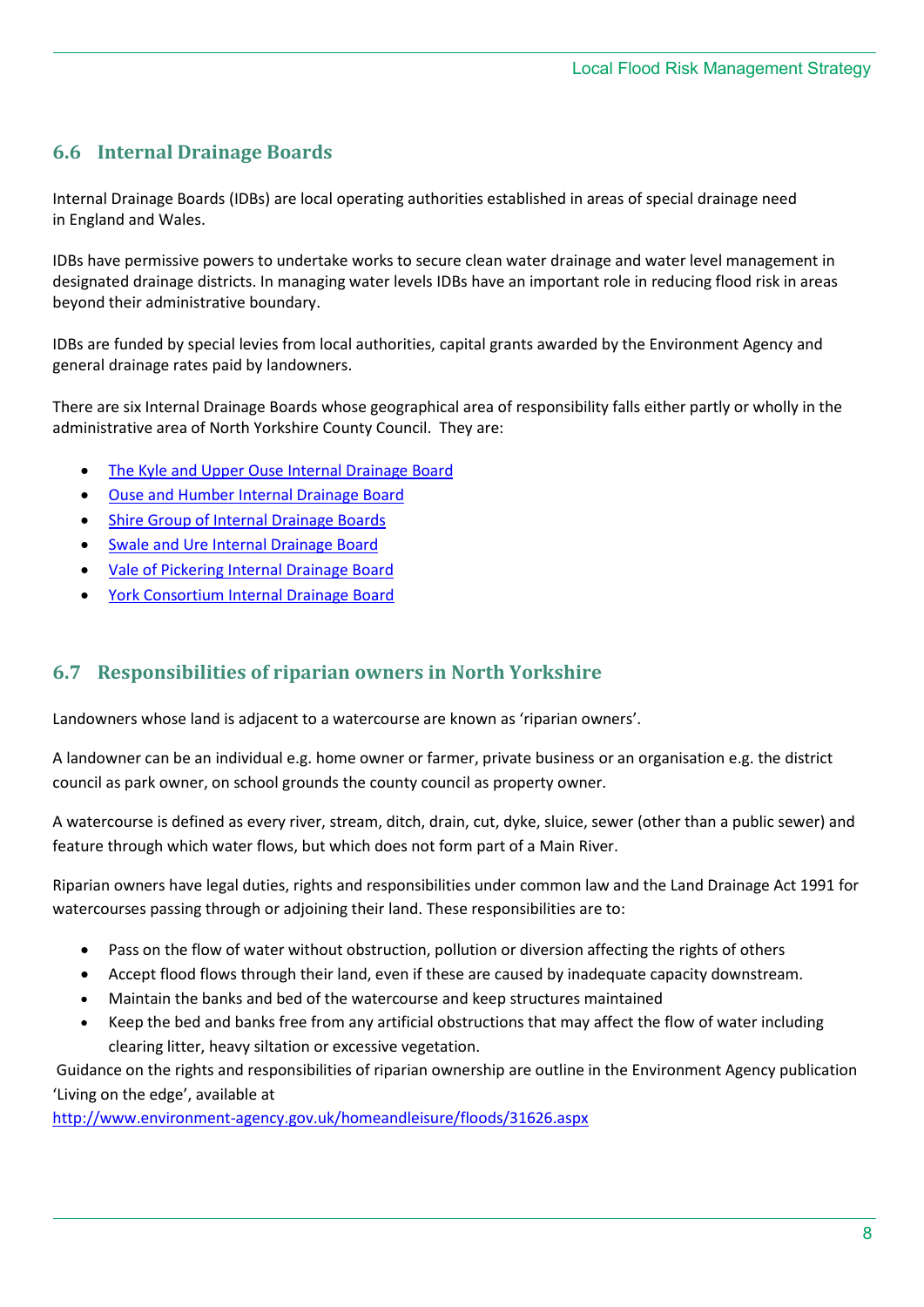Although risk management authorities do have permissive powers to carry out works to reduce flood risk related to Main Rivers and Ordinary Watercourses these will only be used as a last resort and do not replace the responsibilities of the riparian owner under common law and the Land Drainage Act 1991.

Where surface water runs off land or is managed via land drainage systems, this naturally contributes to flows in our drainage networks and watercourses. For much of the County, this runoff is managed by private landowners and farmers. As such, the effect of land management on local flood risk issues is often well understood by the communities and the people who live and work in them.

Where uncertainty exists in terms of responsibilities, or when disputes arise between adjacent landowners or authorities, a judgement from the [Agricultural Land and Drainage Tribunal](http://www.justice.gov.uk/tribunals/agricultural-land) may be requested.

Given the size of the County, effective land management and stewardship by landowners therefore needs to play an important part in managing flood risk. Individual landowners can help reduce flood risk on a localised scale, but their collective effort can also assist RMAs by reducing the cumulative impacts, because runoff from several localised catchments may combine as the watercourses make their journey to the larger rivers and the sea.

We recognise the importance of sustainable and effective land management, and will work with communities and businesses to achieve this.

#### <span id="page-8-0"></span>**6.8 The function of the Water & Sewerage Companies (WaSC)**

The water companies of England and Wales are both water supply service providers and sewerage undertakers. The water and sewerage industry is regulated by Ofwat, through the Water Industry Acts 1991 and 1999 and the Water Act 2003, to ensure that consumers' interests are protected. The water companies' flood risk management responsibilities relate to their operations as sewerage undertakers, reservoir owners and provider of infrastructure to new developments.

There are three Water and Sewerage Companies that operate within the administrative area of North Yorkshire County Council. They are:-

- [Yorkshire Water Services Limited](http://www.yorkshirewater.com/)
- [Northumbrian Water Services Limited](https://www.nwl.co.uk/your-home.aspx?)
- [United Utilities Limited](http://www.unitedutilities.com/default.aspx)

#### <span id="page-8-1"></span>**6.8.1 Water company sewerage and flood risk management functions**

Particularly in urban areas, some rainwater falling on buildings, impermeable surfaces and roads drains into public sewers owned by one of the water companies. In the NYCC administrative area these are Yorkshire Water, Northumbrian Water and United Utilities.

This water can then be conveyed:-

 Through the combined sewer network, where it mixes with foul water (including sewage) and passes on to sewage treatment works

Or

Through surface water only sewers, to be discharged directly to rivers and streams